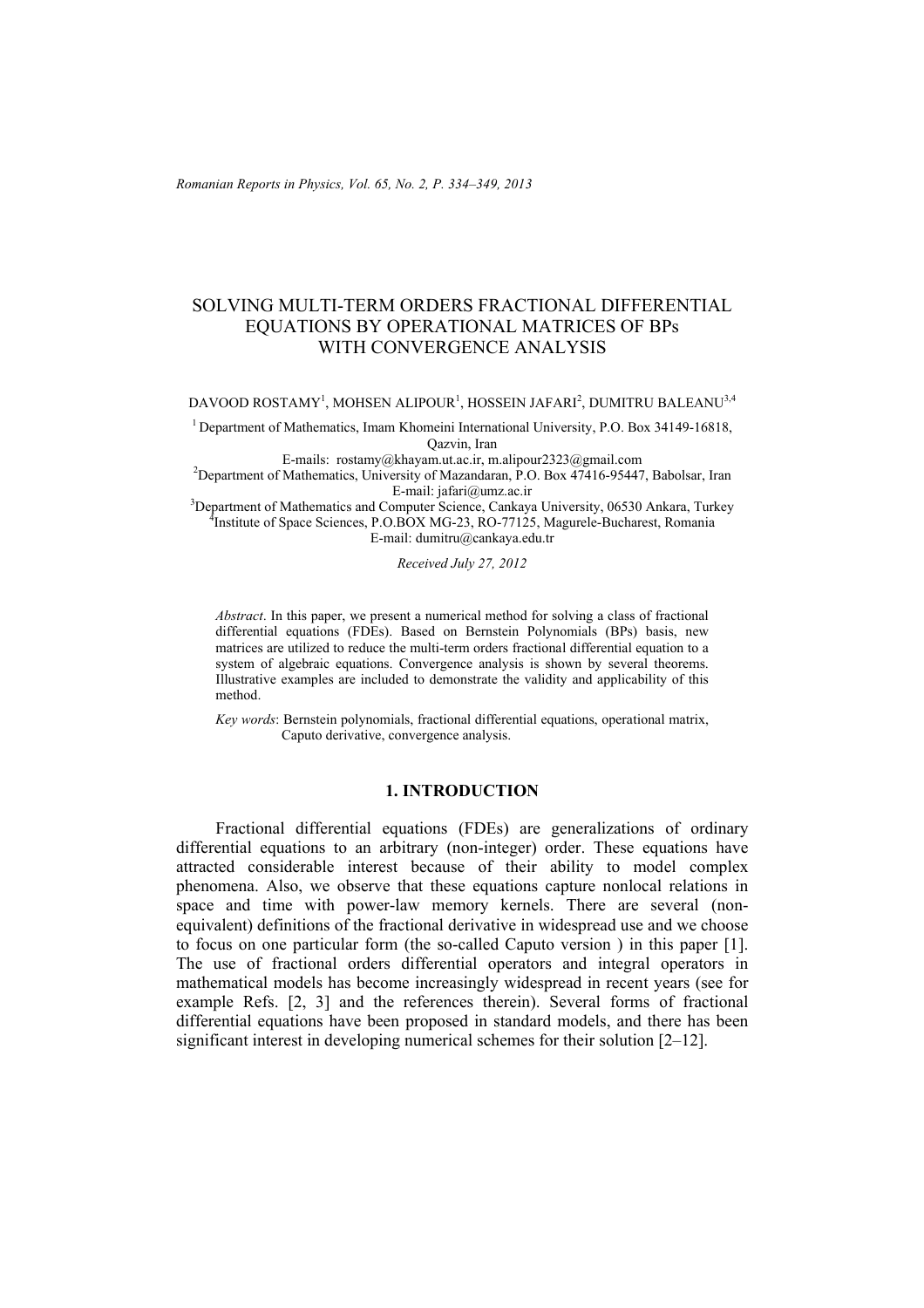In this paper, we focus on the multi-term orders fractional differential equations as follows:

$$
D^{\alpha} y(t) = \sum_{j=1}^{k} a_j(t) D^{\beta j} y(t) + a_0(t) y(t) + f(t),
$$
 (1)

with the initial conditions

$$
y^{(i)}(0) = b_i, \ i = 0, 1, \ \dots \ , \ \lceil \alpha \rceil - 1,
$$
 (2)

where  $\alpha > \beta_1 > \beta_2 > ... > \beta_k > 0$  are constant and  $\lceil \alpha \rceil$  denotes the smallest integer greater than or equal to  $\alpha$ . Also,  $\left\{a_j(t)\right\}_{j=1}^k$ ,  $f(t)$  $a_j(t)$ ,  $f(t)$  (as an input signal) are known functions and unknown function  $y(t)$  is as an output response.

Now, we use the initial conditions to reduce problem (1) and (2) to a problem with zero initial conditions. Therefore, we define

$$
y(t) = \hat{y}(t) + z(t),
$$
\n(3)

where  $\hat{y}(t)$  is a known function that satisfied the initial conditions (2) and  $z(t)$  is a new unknown function.

Substituting (3) in (1) and (2), we have the following initial-value problem where  $g(t)$  is known function:

$$
D^{\alpha} z(t) = \sum_{j=1}^{k} a_j(t) D^{\beta j} z(t) + a_0(t) z(t) + g(t),
$$
 (4)

with the initial conditions

$$
z^{(i)}(0) = 0, \quad i = 0, 1, \ldots, \lceil \alpha \rceil - 1.
$$
 (5)

The rest of this paper is as follows. In Section 2, we present some definitions and preliminaries in fractional calculus and BPs. Then we approximate functions by using BPs and we discuss convergence analysis. Also, we obtain BPs operational matrix for product in Section 3. We present an operational matrix for fractional integration by BPs in Section 4. In Section 5, we apply BPs for solving linear multi-order fractional differential equation. In Section 6, we discuss on the convergence of the proposed method. In Section 7, numerical examples are simulated to demonstrate the high performance of the proposed method. Finally, Section 8 concludes our work in this paper.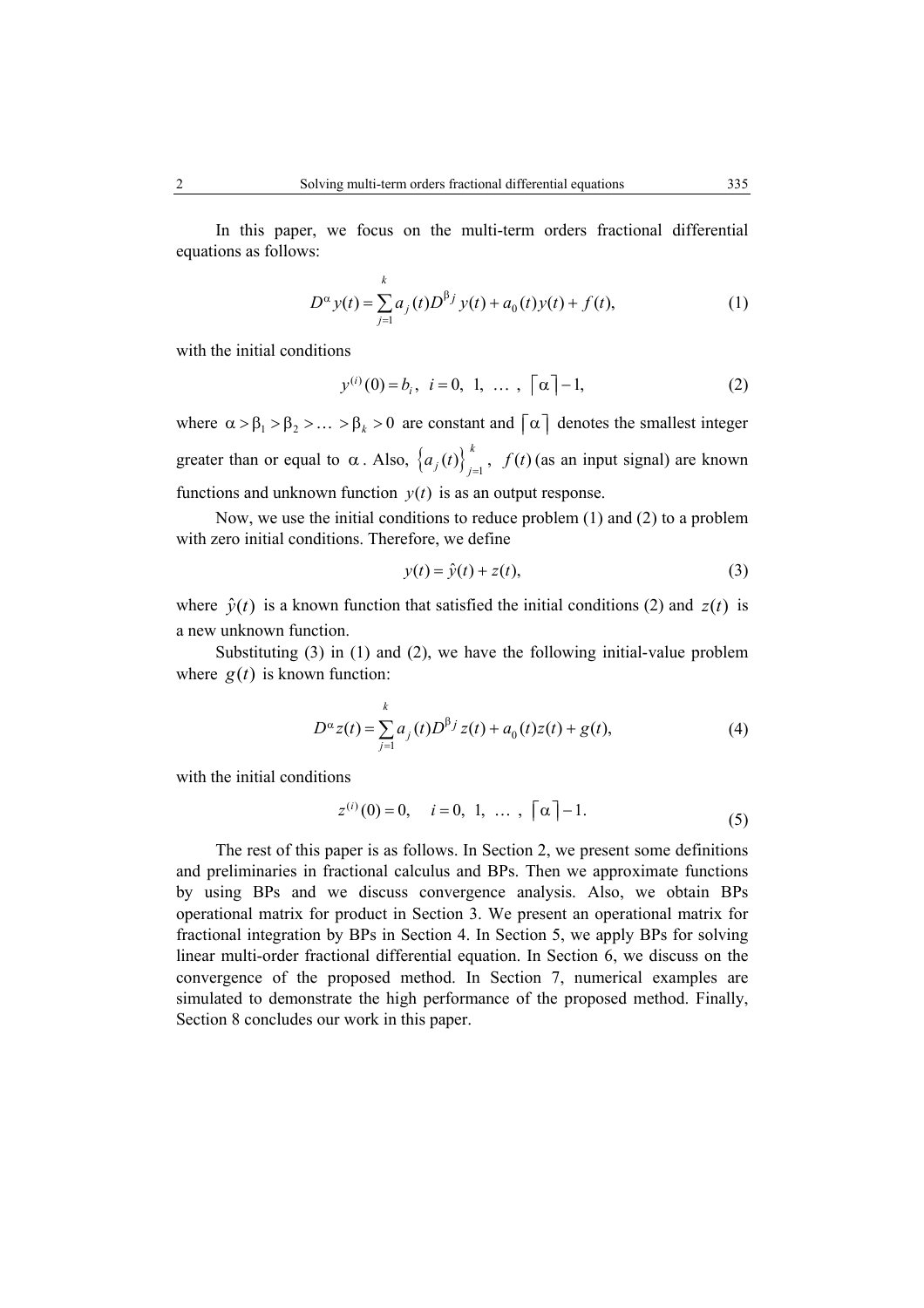#### **2. BASIC DEFINITIONS**

In this section, some basic definitions and properties of the fractional calculus and BPs are briefly.

*Definition 2.1* [1]. The Riemann-Liouville fractional integral operator of order  $\alpha \ge 0$ , of a function  $f \in C_{\mu}$ ,  $\mu \ge -1$ , is defined as

$$
I^{\alpha} f(t) = \frac{1}{\Gamma(\alpha)} \int_0^t (t - x)^{\alpha - 1} f(x) dx, \ \alpha > 0, \ t > 0,
$$
  

$$
I^0 f(t) = f(t).
$$
 (6)

*Definition 2.2* [1]. The fractional derivative of  $f(t)$  in the Caputo sense is defined as

$$
D^{\alpha} f(t) = I^{n-\alpha} D^n f(t) = \frac{1}{\Gamma(n-\alpha)} \int_0^t (t-x)^{n-\alpha-1} f^{(n)}(x) dx,
$$
 (7)

for  $n - 1 < \alpha \le n$ ,  $n \in \mathbb{N}$ ,  $t > 0$ ,  $f \in C_{-1}^n$ . If  $n-1 < \alpha \le n$ ,  $n \in \mathbb{N}$  and  $f \in C_{\mathfrak{u}}^n$ ,  $\mu \ge -1$ , then [13–15])

1. 
$$
D^{\alpha} I^{\alpha} f(t) = f(t),
$$
 (8)

2. 
$$
I^{\alpha}D^{\alpha}f(t) = f(t) - \sum_{k=0}^{n-1} f^{(k)}(0^+) \frac{x^k}{k!}, \quad t > 0.
$$
 (9)

In the following, we define the Bernstein polynomials (BPs) of *m*-th degree on the interval [0,1] as follows:

$$
B_{i,m}(x) = {m \choose i} x^{i} (1-x)^{m-i}, \quad i = 0, 1, \cdots, m,
$$
 (10)

Moreover, we know that set  $\{B_{0,m}(x), B_{1,m}(x), \cdots, B_{m,m}(x)\}$  is a complete basis in Hilbert space  $L^2[0, 1]$ . Therefore, for each polynomial of degree  $m$ , we can write

$$
P(x) = \sum_{i=0}^{m} c_i B_{i,m}(x)
$$
 (11)

We recall that [16]

$$
B_{i,m}(x) = \sum_{k=0}^{m-i} (-1)^k {m \choose i} {m-i \choose k} x^{i+k},
$$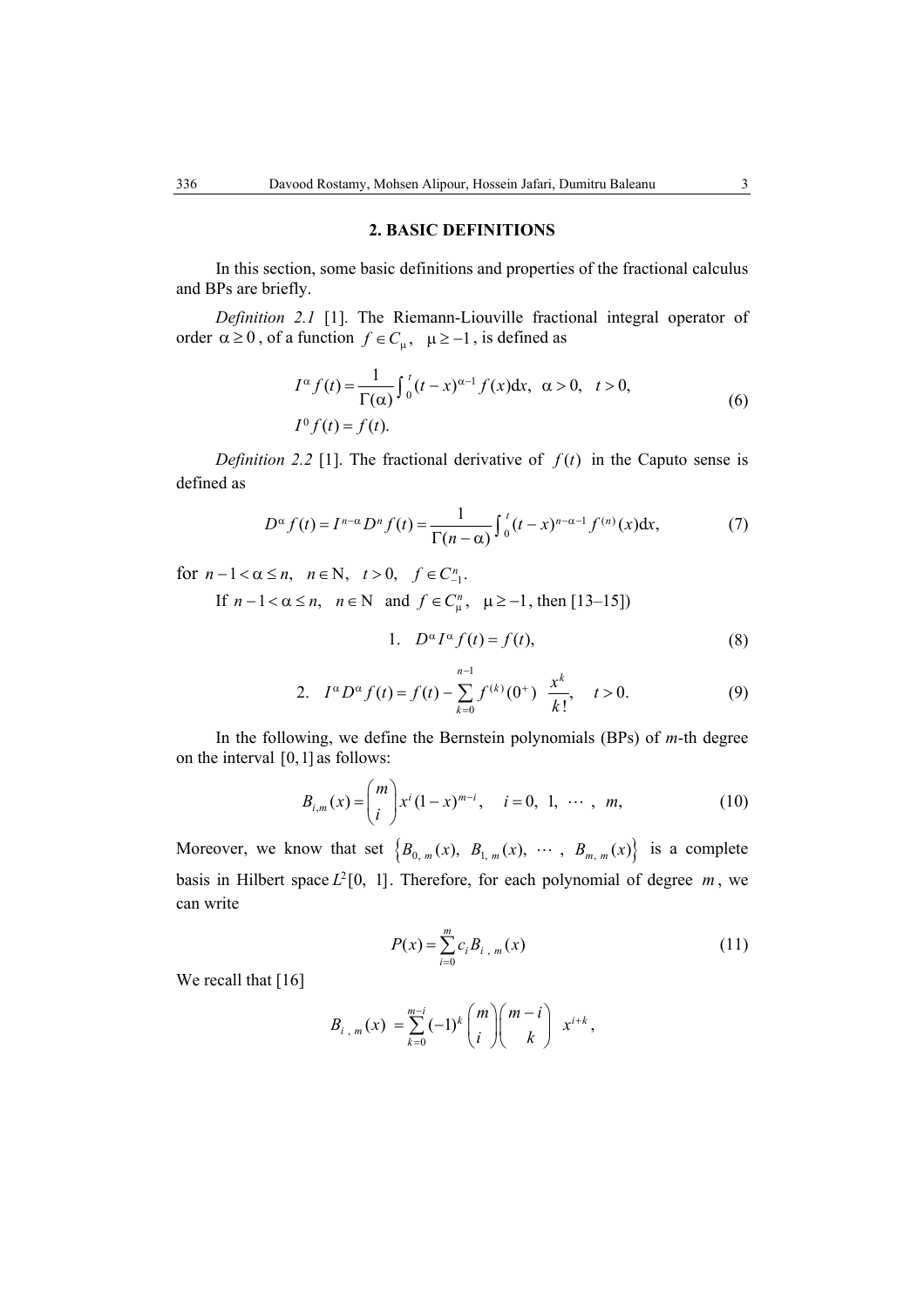for  $i = 0, 1, \ldots, m$ . Defining

 $\Phi_m(x) = \left[ B_{0,m}(x), B_{1,m}(x), \ldots, B_{m,m}(x) \right]^{\mathrm{T}}$  and  $T_m(x) = \left[ 1, x, \ldots, x^m \right]^{\mathrm{T}}$ , we obtain

$$
\Phi_m(x) = AT_m(x),\tag{12}
$$

where the elements of the invertible matrix  $A = (a_{i,j})_{i,j=1}^{m+1}$ *m*  $A = (a_{i,j})_{i,j=1}^{m+1}$  are defined as

$$
a_{i+1, j+1} = \begin{cases} (-1)^{j-i} & \binom{m}{i} \binom{m-i}{j-i} & i \leq j, \\ 0 & i > j. \end{cases} \quad i, j = 0, 1, \dots, m \tag{13}
$$

Suppose that  $S_m = \text{Span} \{ B_{0, m}, B_{1, m}, \cdots, B_{m, m} \}$  and  $y \in L^2[0, 1]$ . Since  $S_m$  is a finite dimensional and closed subspace, then  $S_m$  is a complete subset of  $L^2 [0,1]$ . Therefore, *y* has the unique best approximation out of  $S_m$  such as  $s_0 \in S_m$ , that is we have the unique coefficients  ${c_i}_{i=0}^m$  such that (see [17])

$$
y(x) \approx s_0(x) = \sum_{i=0}^{m} c_i B_{i,m}(x) = c^T \Phi_m(x),
$$
 (14)

where  $c = Q^{-1} \int_{0}^{1} y(x) \Phi_{m}(x) dx$ , and  $Q = (Q_{i,j})_{i,j=1}^{m+1}$  $Q = (Q_{i,j})_{i,j=1}^{m+1}$ 

$$
Q_{i+1, j+1} = \int_0^1 B_{i, m}(x) B_{j, m}(x) dx = \frac{{\binom{m}{i}} {\binom{m}{j}}}{{\binom{2m}{i+j}}}, \quad i, j = 0, 1, \cdots m. \tag{15}
$$

LEMMA 2.3. Suppose that the function  $y:[0, 1] \rightarrow R$  is  $m+1$  times *continuously differentiable*  $(i.e. y \in C^{m+1}([0, 1]),$  and  $S_m = \text{Span} \{ B_{0, m}, B_{1, m}, \cdots, B_{m, m} \}$ . *If*  $c^T B$  *be the best approximation y out of*  $S_m$ *then*

$$
\left\| y - c^T B \right\|_{L^2[0,1]} \le \frac{\hat{K}}{(m+1)! \sqrt{2m+3}},\tag{16}
$$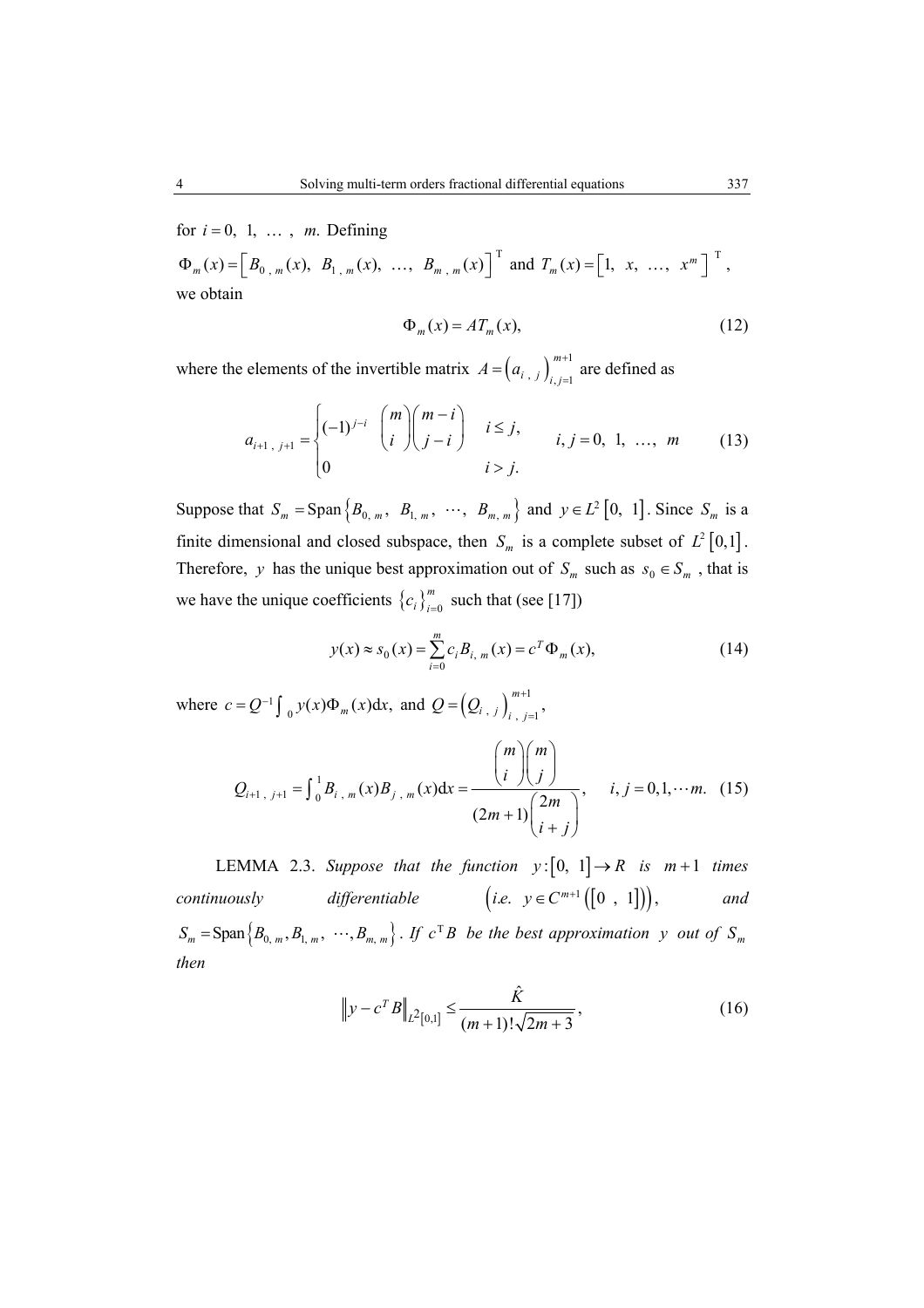where  $\hat{K} = \max_{x \in [0, 1]}$  $(m+1)$  $\hat{K} = \max_{x \in [0, 1]} |y^{(m+1)}(x)|$ . Also, if  $y \in C^{\infty}([0, 1])$  then the error bound vanishes.

*Proof.* See [18].

#### **3. BPS PRODUCT OPERATIONAL MATRIX**

In this section, similar to [16], we obtain a formula for BPs operational matrix of product. Moreover, we survey the error distribution in this approximation.

Suppose that  $c = c_{(m+1)\times 1}$  is an arbitrary vector. Now, we obtain the matrix  $\hat{C} = \hat{C}_{(M+1)\times(m+1)}$  where

$$
c^{\mathrm{T}}\Phi_m(x)\Phi_m(x)^{\mathrm{T}} \approx \Phi_M(x)^{\mathrm{T}}\hat{C}.\tag{17}
$$

From  $(12)$  we have  $[16]$ 

$$
c^{T} \Phi_{m}(x) \Phi_{m}(x)^{T} = c^{T} \Phi_{m}(x) (T_{m}(x)^{T} A^{T}) =
$$
  
= 
$$
\left[ \sum_{i=0}^{m} c_{i} B_{i,m}(x), \sum_{i=0}^{m} c_{i} x B_{i,m}(x), \dots, \sum_{i=0}^{m} c_{i} x^{m} B_{i,m}(x) \right] A^{T}.
$$
<sup>(18)</sup>

Thus we define  $e_{k, i} = \begin{bmatrix} e_{k, i}^0, & e_{k, i}^1, & \dots, & e_{k, i}^M \end{bmatrix}^T$ , then by (14) we can write

$$
x^{k} B_{i,m}(x) = e_{k,i}^{T} \Phi_M(x) + E_{i,k}^{M}, \quad i,k = 0,1,...,m,
$$
 (19)

where  $E_{i,k}^M$  is the approximation error. So, we get [16]

$$
e_{k,i} = Q^{-1} \left( \int_0^1 \left( x^k B_{i,m}(x) \right) \Phi_M(x) dx \right) =
$$
  
= 
$$
\frac{Q^{-1} \begin{pmatrix} m \\ i \end{pmatrix}}{M+m+k+1} \left[ \frac{\begin{pmatrix} M \\ 0 \end{pmatrix}}{\begin{pmatrix} M+m+k \\ i+k \end{pmatrix}}, \frac{\begin{pmatrix} M \\ 1 \end{pmatrix}}{\begin{pmatrix} M+m+k \\ i+k+1 \end{pmatrix}}, \dots, \frac{\begin{pmatrix} M \\ M \end{pmatrix}}{\begin{pmatrix} M+m+k \\ i+k+M \end{pmatrix}} \right]^T
$$
,  
*i, k* = 0, 1, ..., *m*.

Then, we have

$$
\sum_{i=0}^{m} c_i x^k B_{i,m}(x) = \sum_{i=0}^{m} c_i \left( \sum_{j=0}^{M} \left( e_{k,i}^j B_{j,M}(x) \right) + E_{i,k}^{M} \right) = \Phi_M(x)^T V_{k+1} c + \sum_{i=0}^{m} c_i E_{i,k}^{M}, (20)
$$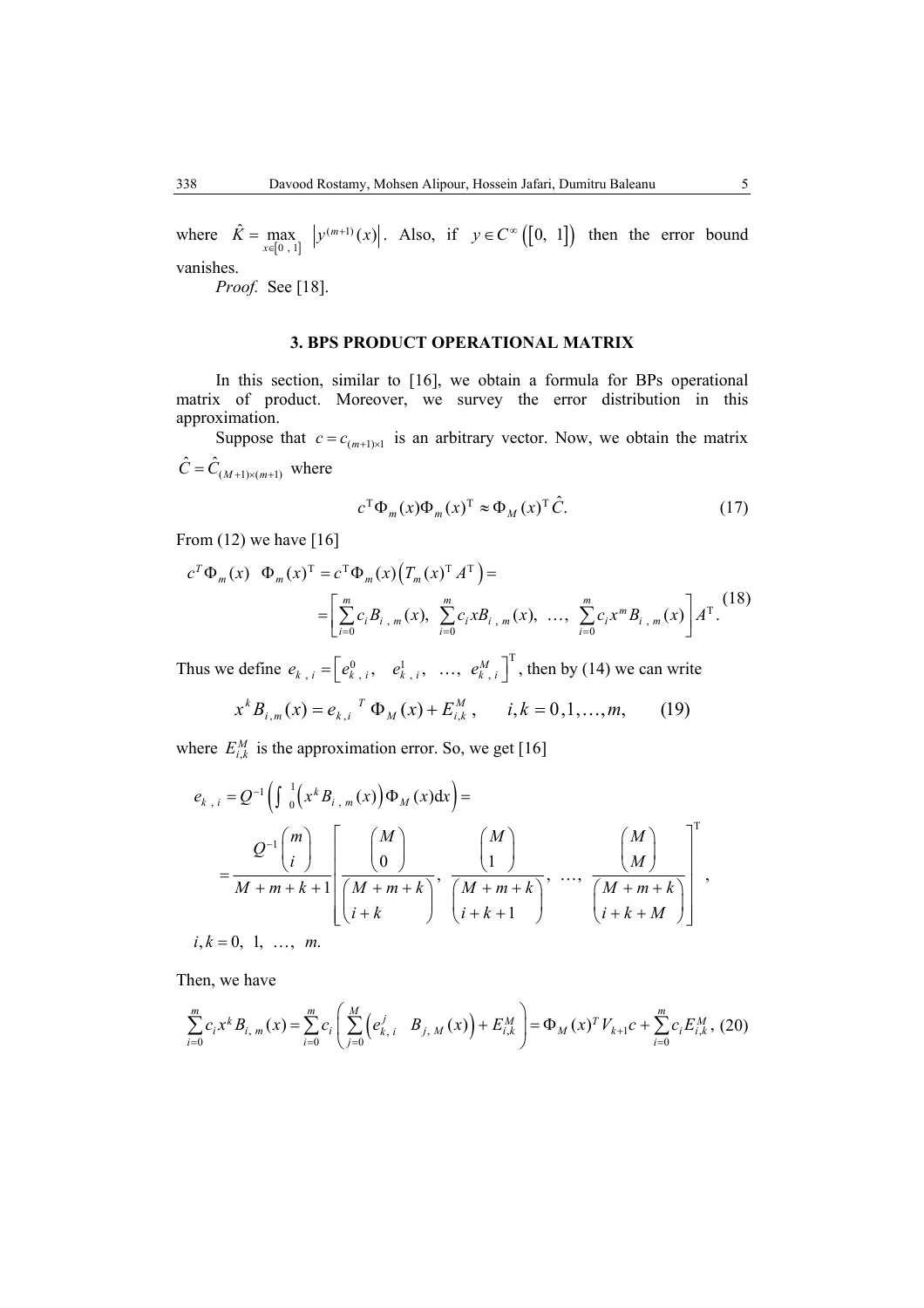where  $V_{k+1}$  ( $k = 0, 1, \ldots m$ ) is an  $(M + 1) \times (m + 1)$  matrix that has vectors  $e_{k, i}$  (*i* = 0, 1, ..., *m*) for each column's. If we define  $\overline{C} = [V_1c, V_2c, ..., V_{m+1}c]$ , from (18) and (20) we can write

$$
c^{\mathrm{T}}\Phi_m(x)\Phi_m(x)^{\mathrm{T}} = \Phi_M(x)^{\mathrm{T}}\overline{C}A^{\mathrm{T}} + E^M_p,
$$

where

$$
E_P^M = \left[ \sum_{i=0}^m c_i E_{i,0}^M, \sum_{i=0}^m c_i E_{i,1}^M, \dots, \sum_{i=0}^m c_i E_{i,m}^M \right] A^{\mathrm{T}}.
$$
 (21)

Therefore we obtain the operational matrix of product  $\hat{C} = \overline{C}A^{T}$ .

LEMMA 3.1. *If*  $E_P^M$  *is the approximation error for product in* (17), *then we have*  $E_p^M \to 0$  *as*  $M \to \infty$ .

*Proof.* From (19) and Lemma 2.3, we have  $E_{i,k}^M \to 0$  as  $M \to \infty$  for  $i, k = 0, 1, \ldots, m$ . Therefore, from (21) it is clear that  $E_p^M \to 0$  as  $M \to \infty$ .

## **4. BPS OPERATIONAL MATRIX FOR THE FRACTIONAL INTEGRATION**

Now, we want to the operational matrix for the fractional integration. We can write:

$$
I^{\alpha} \Phi_m(t) = \frac{1}{\Gamma(\alpha)} t^{\alpha - 1} * \Phi_m(t), \quad 0 \le t \le 1,
$$
 (22)

where  $*$  denotes the convolution product. From  $(12)$  we have

$$
t^{\alpha-1} * \Phi_m(t) = t^{\alpha-1} * (AT_m(t)) = A(t^{\alpha-1} * T_m(t)).
$$
 (23)

We can get

$$
t^{\alpha-1} * T_m(t) = \begin{bmatrix} t^{\alpha-1} * 1, & t^{\alpha-1} * t, & \dots, & t^{\alpha-1} * t^m \end{bmatrix}^T = \Gamma(\alpha) \begin{bmatrix} I^{\alpha} 1, & I^{\alpha} t, & \dots, & I^{\alpha} t^m \end{bmatrix}^T =
$$
  
\n
$$
= \Gamma(\alpha) \begin{bmatrix} 0! & & 1! \\ \Gamma(\alpha+1) & \Gamma(\alpha+2) & \dots, & \frac{m!}{\Gamma(\alpha+m+1)} t^{\alpha+m} \end{bmatrix}^T =
$$
  
\n
$$
= \Gamma(\alpha) D\overline{T}, \qquad (24)
$$

where  $D_{(m+1)\times(m+1)}$  and  $\overline{T}_{(m+1)\times 1}$  are as follows: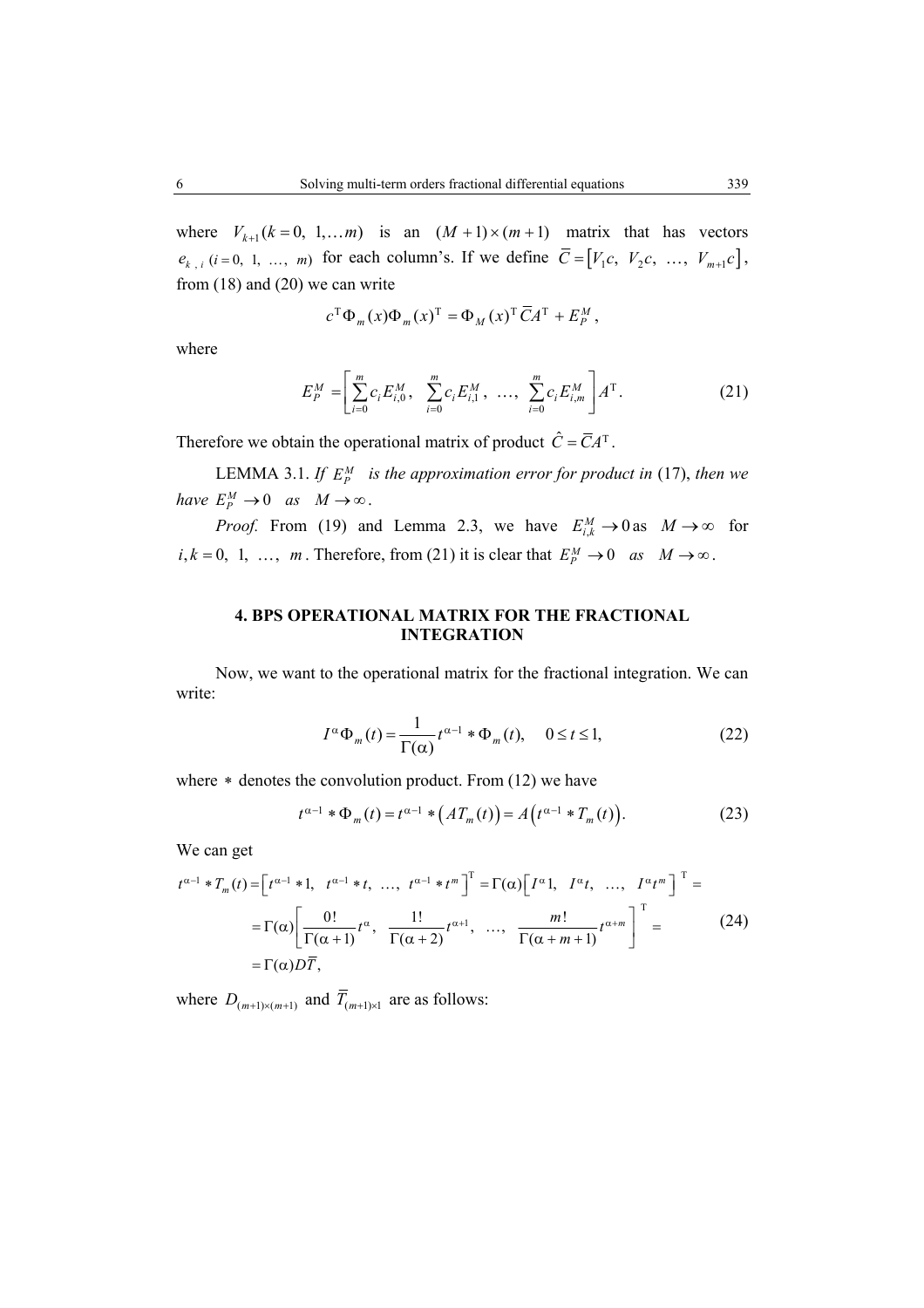$$
D_{i,j} = \begin{cases} \frac{i!}{\Gamma(\alpha + i + 1)} & i = j, \\ 0 & i \neq j, \end{cases} \quad i, j = 0, 1, \dots, m, \quad \overline{T} = \begin{bmatrix} t^{\alpha}, & t^{\alpha + 1}, \dots, t^{\alpha + m} \end{bmatrix}^{\mathrm{T}}. \tag{25}
$$

Now, we need to approximate  $t^{\alpha+i}$   $(i = 0, 1, \ldots, m)$  with respect to BPs by using (14). Therefore, we have

$$
t^{\alpha+i} = E_i^T \Phi_M(t) + \tilde{E}_i^M,
$$
\n(26)

where  $\tilde{E}_i^M$  is the approximation error for  $i = 0, 1, ..., m$ , and  $E_i = Q^{-1} \overline{E}_i$ , where

$$
\overline{E}_i = [\overline{E}_{i,0}, \overline{E}_{i,1}, \dots, \overline{E}_{i,M}]^T,
$$
  
\n
$$
\overline{E}_{i,j} = \int_0^1 t^{\alpha+i} B_{j,M}(t) dt = \frac{M! \Gamma(i+j+\alpha+1)}{j! \Gamma(i+M+\alpha+2)},
$$
  
\n $i = 0, ..., m, \text{ and } j = 0, 1, ..., M.$ 

Now, we suppose *E* is an  $(M + 1) \times (m + 1)$  matrix that has vector *E<sub>i</sub>*  $(i = 0, 1, \ldots, m)$  for ith column's. Therefore, we can write

$$
I^{\alpha} \Phi_{m}(t) = A D E^{T} \Phi_{M}(t) + \tilde{E}_{I}^{M},
$$

where

$$
\tilde{E}_I^M = AD\Big[\tilde{E}_0^M, \tilde{E}_1^M, \cdots, \tilde{E}_m^M\Big]^T.
$$
 (27)

Finally, we obtain

$$
I^{\alpha} \Phi_m(t) \approx F_{\alpha} \Phi_M(t). \tag{28}
$$

where  $F_{\alpha} = ADE^{T}$  is called the Bernstein polynomials operational matrix of fractional integration.

LEMMA 4.1. If  $\tilde{E}^M_l$  is the approximation error for fractional integration in *(28), then we have*  $\tilde{E}^M_I \to 0$  *as*  $M \to \infty$ .

*Proof.* From (26) and Lemma 2.3, we have  $\tilde{E}_i^M \to 0$  as  $M \to \infty$  for  $i = 0, 1, \ldots, m$ . Therefore, from (27) it is clear that  $\tilde{E}_I^M \to 0$  as  $M \to \infty$ .

# **5. BPS FOR LINEAR MULTI-ORDER FRACTIONAL DIFFERENTIAL EQUATION**

By using (14), the input signal  $g(t)$ ,  $D^{\alpha}z(t)$  and  $a_i(t)$ ,  $(j=0, 1, ..., k)$ in (4) may be expanded as follows: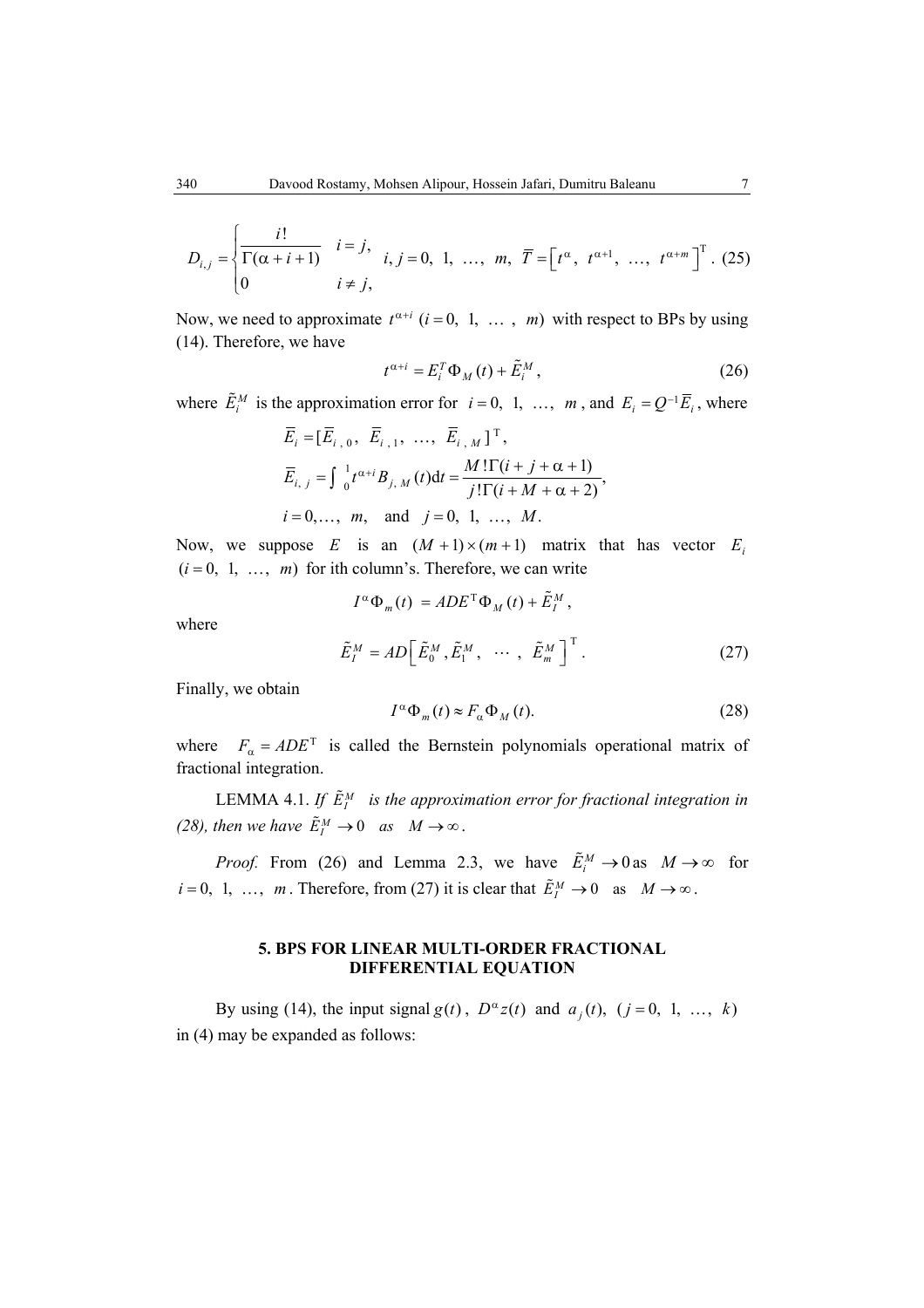$$
g(t) \approx G^{\mathrm{T}} \Phi_m(t), \tag{29}
$$

$$
D^{\alpha} z(t) \approx C^{\mathrm{T}} \Phi_{m}(t), \tag{30}
$$

$$
a_j(t) \approx A_j^{\mathrm{T}} \Phi_m(t),\tag{31}
$$

where G,  $A_j$  are known  $(m+1) \times 1$  column vectors and C is an unknown  $(m+1) \times 1$  column vector. From (30) and (28), we have

$$
D^{\beta j} z(t) = I^{\alpha - \beta j} D^{\alpha} z(t) \approx I^{\alpha - \beta j} (C^{T} \Phi_{m}(t))
$$
  
=  $C^{T} I^{\alpha - \beta j} \Phi_{m}(t) \approx C^{T} F_{\alpha - \beta j} \Phi_{m}(t).$  (32)

Now, by substituting (29)-(31) and (32) into (4), we obtain

$$
C^{\mathrm{T}}\Phi_{m}(t) = \sum_{j=1}^{k} \left( A_{j}^{\mathrm{T}}\Phi_{m}(t)\Phi_{m}(t)^{\mathrm{T}} F_{\alpha-\beta_{j}}^{\mathrm{T}}C \right) + A_{0}^{\mathrm{T}}\Phi_{m}(t)\Phi_{m}(t)^{\mathrm{T}} F_{\alpha}^{\mathrm{T}}C + G^{\mathrm{T}}\Phi_{m}(t).
$$

Then, from (17) we have

$$
A_j^T \Phi_m(x) \Phi_m(x)^T = \Phi_m(x)^T \hat{A}_j,
$$
\n(33)

where  $\hat{A}_i$ ,  $(j = 0, 1, ..., m)$  is a  $(m+1) \times (m+1)$  matrix. Therefore by (33) we get

$$
C^{\mathrm{T}}\Phi_{m}(t) = \sum_{j=1}^{k} \left(\Phi_{m}(t)^{\mathrm{T}}\hat{A}_{j}F_{\alpha-\beta_{j}}{}^{\mathrm{T}}C\right) + \Phi_{m}(t)^{\mathrm{T}}\hat{A}_{0}F_{\alpha}^{\mathrm{T}}C + G^{\mathrm{T}}\Phi_{m}(t). \tag{34}
$$

Finally, we have the following linear system:

$$
\left(I - \left(\sum_{j=1}^{k} \left(\hat{A}_{j} F_{\alpha - \beta}^T\right) + \hat{A}_{0} F_{\alpha}^T\right)\right) C = G,\tag{35}
$$

that by solving this linear system we can obtain the vector *C* . Then, we can get

$$
z(t) = I^{\alpha} D^{\alpha} z(t) \approx C^{T} I^{\alpha} \Phi_{m}(t) \approx C^{T} F_{\alpha} \Phi_{m}(t).
$$
 (36)

Therefore from (3) we have

$$
y(t) \approx \hat{y}(t) + C^{\mathrm{T}} F_{\alpha} \Phi_m(t). \tag{37}
$$

#### **6. CONVERGENCE ANALYSIS**

In this section, we investigate the convergence analysis for the method presented in section 5.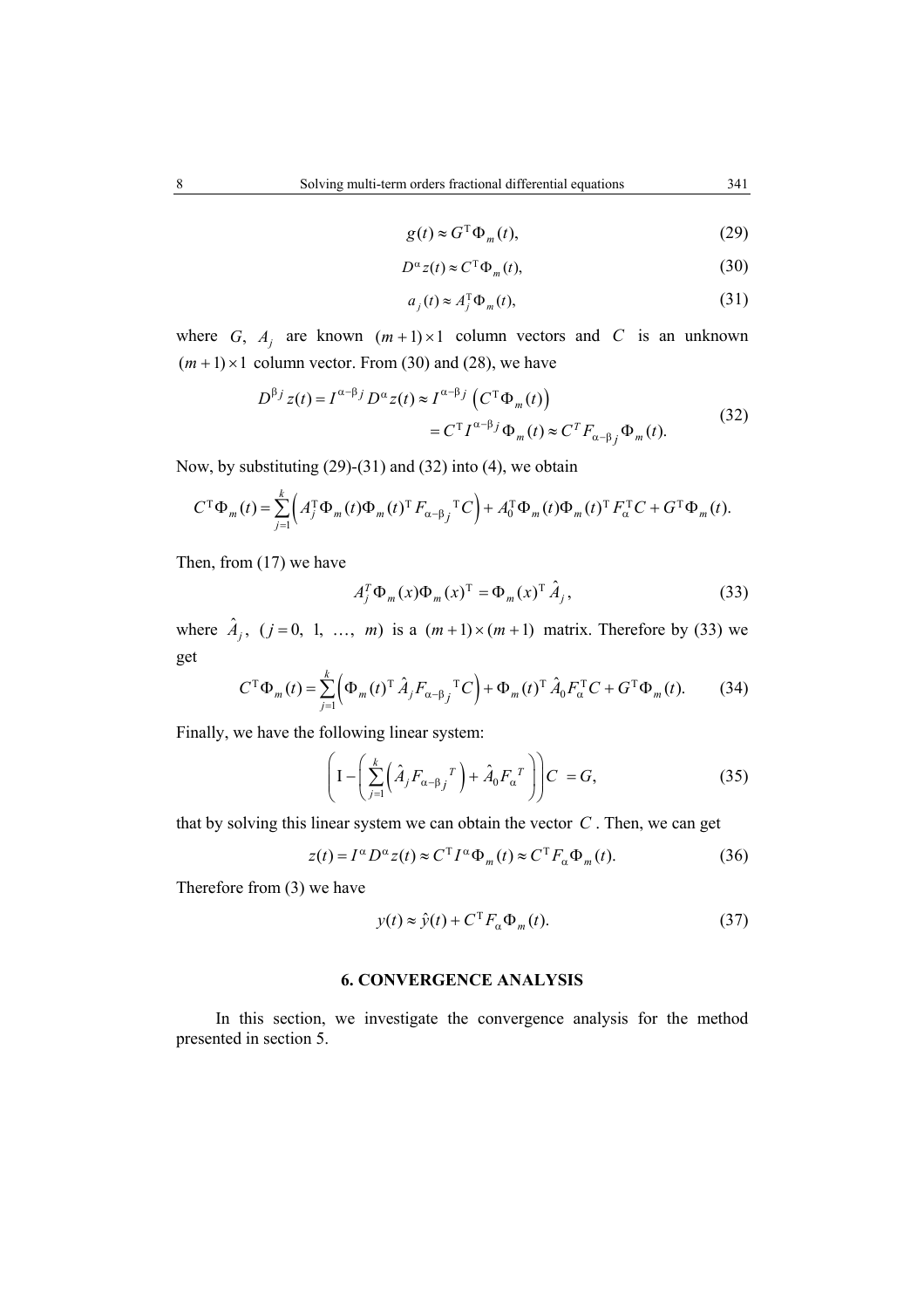By using (9), problem (4) change to the following problem

$$
D^{\alpha} z(t) = \sum_{j=1}^{k} a_j(t) I^{\alpha-\beta} D^{\alpha} z(t) + a_0(t) I^{\alpha} D^{\alpha} z(t) + g(t).
$$
 (38)

By taking  $u(t) = D^{\alpha} z(t)$  we obtain the following fractional integral equation

$$
u(t) = \sum_{j=1}^{k} a_j(t) I^{\alpha-\beta} u(t) + a_0(t) I^{\alpha} u(t) + g(t).
$$
 (39)

If we use the approximation  $u(t) \approx C^{T} \Phi_{m}(t)$ , then the problem (39) from space  $C^1[0,1]$  reduce to the following problem in space  $S_m$ 

$$
C^{T} \Phi_{m}(t) = \sum_{j=1}^{k} a_{j}(t) \Big( C^{T} I^{\alpha - \beta} \phi_{m}(t) \Big) + a_{0}(t) \Big( C^{T} I^{\alpha} \Phi_{m}(t) \Big) + g(t). \tag{40}
$$

Now, similar to Theorem 1 in [6], we can propose the following Theorem.

THEOREM 6.1. Suppose that  $u^*(t) \in C^1[0, 1]$  is the exact solution of the *Eq. (39)* and  $\mu_m = J[u_m] = Min J[u]$ , where

$$
J[u] = \left| u(t) - \sum_{j=1}^{k} a_j(t) I^{\alpha-\beta} j u(t) - a_0(t) I^{\alpha} u(t) - g(t) \right|.
$$
 (41)

Then we have  $\mu_m \to 0$  as  $m \to \infty$  (*i.e.*  $u_m(t) \to u^*(t)$  as  $m \to \infty$ ).

*Proof.* Since  $u^*(t)$  is solution of the problem (39), we have  $J[u^*]=0$ . Therefore we can write

$$
\min_{u \in C^{1}[0, 1]} J[u] = 0
$$

Also,  $\mu_{m+1} \leq \mu_m$ , because  $S_m \subset S_{m+1}$ . For 1  $\varepsilon_m = \frac{1}{m}$ , exist  $k_m \in C^1[0, 1]$ , such that

$$
J[k_m] < \varepsilon_m. \tag{42}
$$

Since  $J[u]$  is the continuous functional on  $C^1[0, 1]$ , for all  $\varepsilon_m > 0$ , then exist a  $\delta(\varepsilon_m)$  such that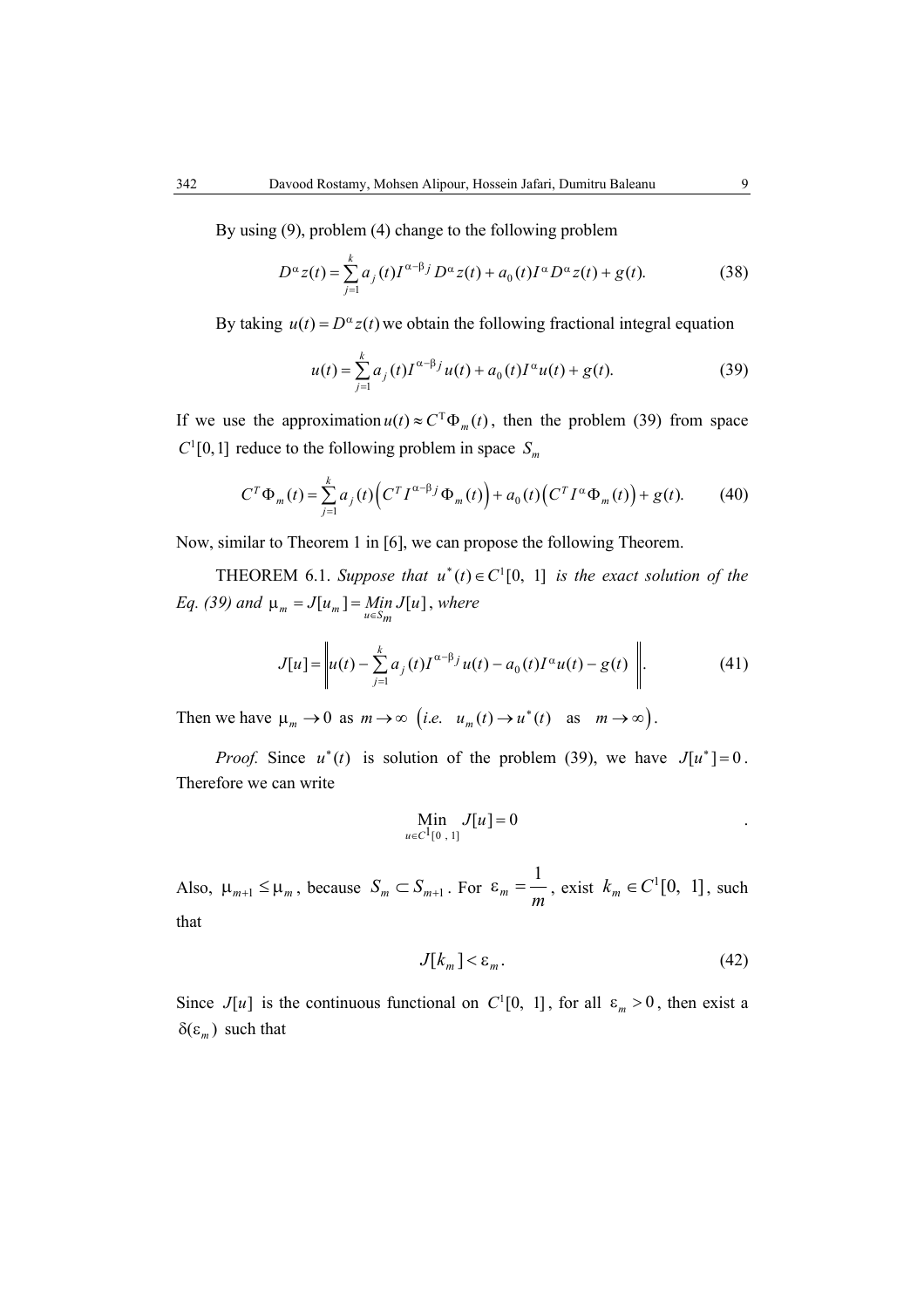$$
\|u - k_m\| < \delta(\varepsilon_m) \implies \left|J[u] - J[k_m]\right| < \varepsilon_m. \tag{43}
$$

Since polynomials space is dense in the space  $C^1[0, 1]$ , the set of Bernstein polynomials on [0, 1] form a basis for the Space  $C^1[0, 1]$  and for *m* sufficiently large,  $v_m \in S_m$  exist such that  $||v_m - k_m|| < \delta(\varepsilon_m)$ , therefore from (43) we have

$$
\left| J[v_m] - J[k_m] \right| < \varepsilon_m. \tag{44}
$$

From  $(44)$  and  $(42)$  we get

$$
J[v_m] < J[k_m] + \varepsilon_m < 2\varepsilon_m. \tag{45}
$$

On the other hand, we have

$$
J[v_m] \ge \mu_m \ge 0. \tag{46}
$$

Therefore, using (45) and (46) we obtain

$$
0 \le \mu_m < 2\varepsilon_m. \tag{47}
$$

Now, obviously such  $\lim_{m\to\infty}\mu_m = 0$ . Therefore the proof is complete.

THEOREM 6.2. Suppose that  $u^*(t) \in C^1[0, 1]$  is the exact solution of the *Eq. (39) and*  $u_m(t) \in S_m$  *is the obtained solution of Eq. (34). Then we have*  $u_m(t) \rightarrow u^*(t)$  as  $m \rightarrow \infty$ .

*Proof.* Substituting (29), (31) and (28) in (40) we have

$$
C^T \Phi_m(t) = \sum_{j=1}^k \left( \left( A_j^T \Phi_M(t) + e_j^M \right) \left( \left( F_{\alpha-\beta_j} \Phi_M(t) + E_j^M \right)^T C \right) \right) +
$$
  
+ 
$$
\left( A_0^T \Phi_M(t) + e_0^M \right) \left( \left( F_{\alpha} \Phi_M(t) + E_0^M \right)^T C \right) + \left( G^T \Phi_M(t) + e_g^M \right).
$$
 (48)

From Lemma 2.3  $e_j^M(j=0,1,\ldots,k)$ ,  $e_g^M \to 0$  as  $M \to \infty$  and using Lemma 4.1  $E_i^M \to 0$  ( $j = 0,1,...,k$ ) as  $M \to \infty$ . So we can observe that, as M increases Eq. (48) gets close to Eq. (40). Now, by taking  $M = m$  we propose the following problem that is gets close to (40) as *m* increases

$$
C^T \Phi_m(t) = \sum_{j=1}^k \left( A_j^T \Phi_m(t) \Phi_m(t)^T F_{\alpha-\beta_j}^T C \right) + A_0^T \Phi_m(t) \Phi_m(t)^T F_\alpha^T C + G^T \Phi_m(t). \tag{49}
$$

Then by (17) the Eq. (49) reduce to the following equation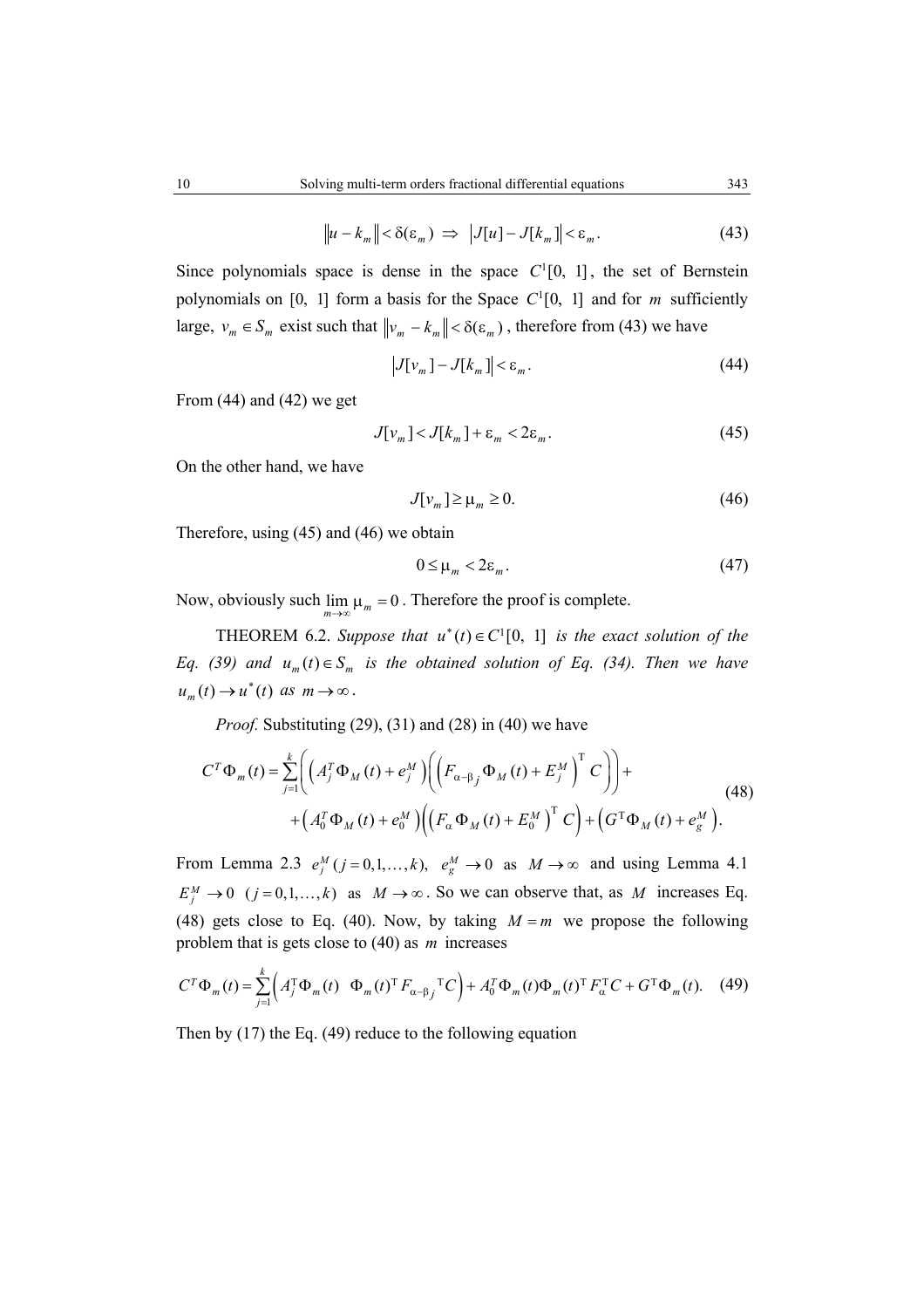$$
C^{\mathrm{T}}\Phi_{m}(t) = \sum_{j=1}^{k} \left( \left( \Phi_{M}(t)^{\mathrm{T}}\hat{A}_{j} + \tilde{E}_{j}^{M} \right) F_{\alpha-\beta_{j}}{}^{\mathrm{T}}C \right) + \left( \Phi_{M}(t)^{\mathrm{T}}\hat{A}_{0} + \tilde{E}_{0}^{M} \right) F_{\alpha}{}^{\mathrm{T}}C + G^{\mathrm{T}}\Phi_{m}(t). \tag{50}
$$

The Eq. (50) gets to (49) as  $M \rightarrow \infty$ , because from Lemma 3.1  $\tilde{E}_j^M(j=0,1,\ldots,k) \to 0$  as  $M \to \infty$ . Then by taking  $M = m$  and deleting  $\tilde{E}^M_j$  ( $j = 0,1,...,k$ ) in (50), we get the Eq. (34). Obviously, if  $\tilde{u}_m(t)$  is solution of Eq. (40) then we have  $\tilde{u}_m - u_m \to 0$  as  $m \to \infty$ .

On the other hand, from Theorem 6.1 we obtained  $\tilde{u}_m \to u^*$  as  $m \to \infty$ . Therefore we can write  $u_m \to u^*$  as  $m \to \infty$  and proof is complete.

### **7. NUMERICAL EXAMPLES**

In this section, we apply our method to solve the following examples. We define  $y_m(t)$  and  $y(t)$  for the approximate solution and the exact solution in problem (1), respectively.

EXAMPLE 7.1. We consider the composite fractional oscillation equation  $D^2 y(t) + D^{\alpha} y(t) + y(t) = 8$ ,  $0 < t \le 1$ , with the initial conditions  $y(0) = 0$ ,  $y'(0) = 0$ .



Fig. 1 – Plot of  $y_{10}(t)$  for different  $\alpha$  in Example 7.1.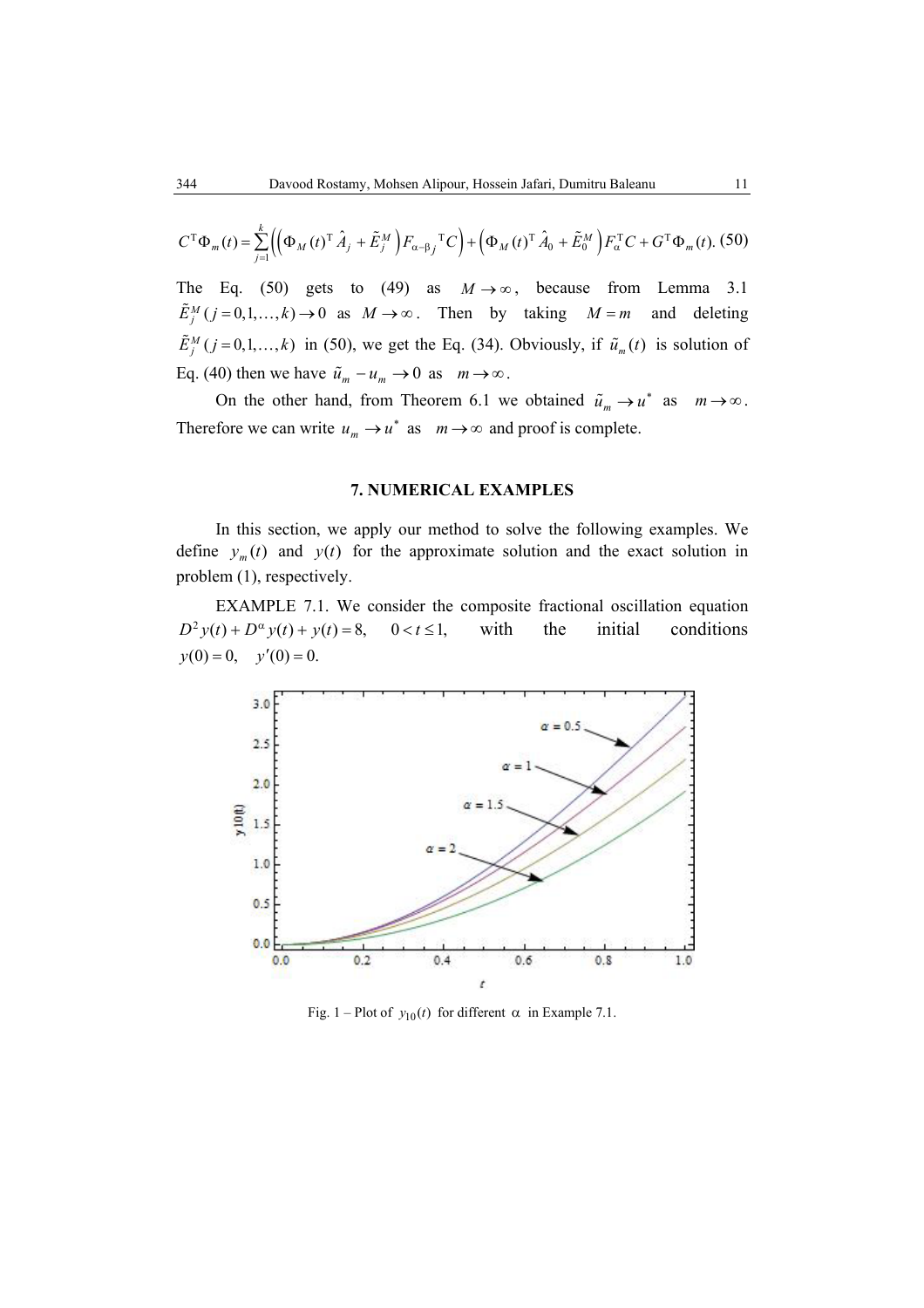#### *Table 1*

Numerical results for  $\alpha = 0.5$  in Example 7.1 with comparison to Refs. [9,11,12]

| t   | BPs (ours)           | <b>BPFs</b> [12] | ADM $[11]$ | <b>FDTM</b> [9] | Exact    |  |
|-----|----------------------|------------------|------------|-----------------|----------|--|
| 0.1 | 0.039750178860887476 | 0.039754         | 0.039874   | 0.039750        | 0.039750 |  |
| 0.2 | 0.1570357303495698   | 0.157043         | 0.158512   | 0.157036        | 0.157036 |  |
| 0.3 | 0.3473700100695401   | 0.347373         | 0.353625   | 0.347370        | 0.347370 |  |
| 0.4 | 0.6046951645035491   | 0.604699         | 0.622083   | 0.604695        | 0.604695 |  |
| 0.5 | 0.921767632166414    | 0.921768         | 0.960047   | 0.921768        | 0.921768 |  |
| 0.6 | 1.2904565421305207   | 1.290458         | 1.363093   | 1 290457        | 1.290457 |  |
| 0.7 | 1.7020079734684939   | 1.702007         | 1.826257   | 1.702008        | 1.702008 |  |
| 0.8 | 2.147286954798279    | 2.147286         | 2.344224   | 2.147287        | 2.147287 |  |
| 0.9 | 2.617000952366722    | 2.616998         | 2.911278   | 2.617001        | 2.617001 |  |
|     | 3.1019054661977234   | 3.101902         | 3.521462   | 3.101906        | 3.101906 |  |
|     |                      |                  |            |                 |          |  |

*Table 2* 

Numerical results for  $\alpha = 1.5$  in Example 7.1 with comparison to Refs. [9,11,12]

| t   | BPs (ours)           | <b>BPFs</b> [12] | <b>ADM</b> [11] | <b>FDTM</b> [9] | Exact    |
|-----|----------------------|------------------|-----------------|-----------------|----------|
| 0.1 | 0.033497508377282555 | 0.033510         | 0.036478        | 0.033507        | 0.033507 |
| 0.2 | 0.12522700622852032  | 0.125226         | 0.140640        | 0.125221        | 0.125221 |
| 0.3 | 0.2676092519829363   | 0.267611         | 0.307485        | 0.267609        | 0.267609 |
| 0.4 | 0.455431094577048    | 0.455439         | 0.533284        | 0.455435        | 0.455435 |
| 0.5 | 0.6843377923655005   | 0.684336         | 0.814757        | 0.684335        | 0.684335 |
| 0.6 | 0.9503942211892613   | 0.950395         | 1.148840        | 0.950393        | 0.950393 |
| 0.7 | 1.2499556250467097   | 1.249959         | 1.532571        | 1.249959        | 1.249959 |
| 0.8 | 1.579558787681416    | 1.579558         | 1.963033        | 1.579557        | 1.579557 |
| 0.9 | 1.9358325798163138   | 1.935832         | 2.437331        | 1.935832        | 1.935832 |
|     | 2.315534398939192    | 2.315526         | 2.952567        | 2315526         | 2.315526 |

This problem was solved in [9,11,12] for  $\alpha = 0.5$  and  $\alpha = 1.5$ . We compare the numerical results with Refs. [9,11,12] that are given in Table 1 and 2, (where the exact solution refers to the closed form series solution presented in [11] by taking  $N = 30$ ). Also, Fig. 1 shows the plot of  $y_{10}(t)$  for different  $\alpha$ . We see that our method is very effective and accuracy of approximate solutions in this method are in high agreement with results obtained using the FDTM and better than those obtained using the BPFs and ADM.

EXAMPLE 7.2. Consider the equation  $D^{1.5} y(t) = t^{1.5} y(t) + 4 \sqrt{\frac{t}{C}} - t^{3.5}$ , π  $0 < t \le 1$ , with the following initial conditions  $y(0) = 0$ ,  $y'(0) = 0$ .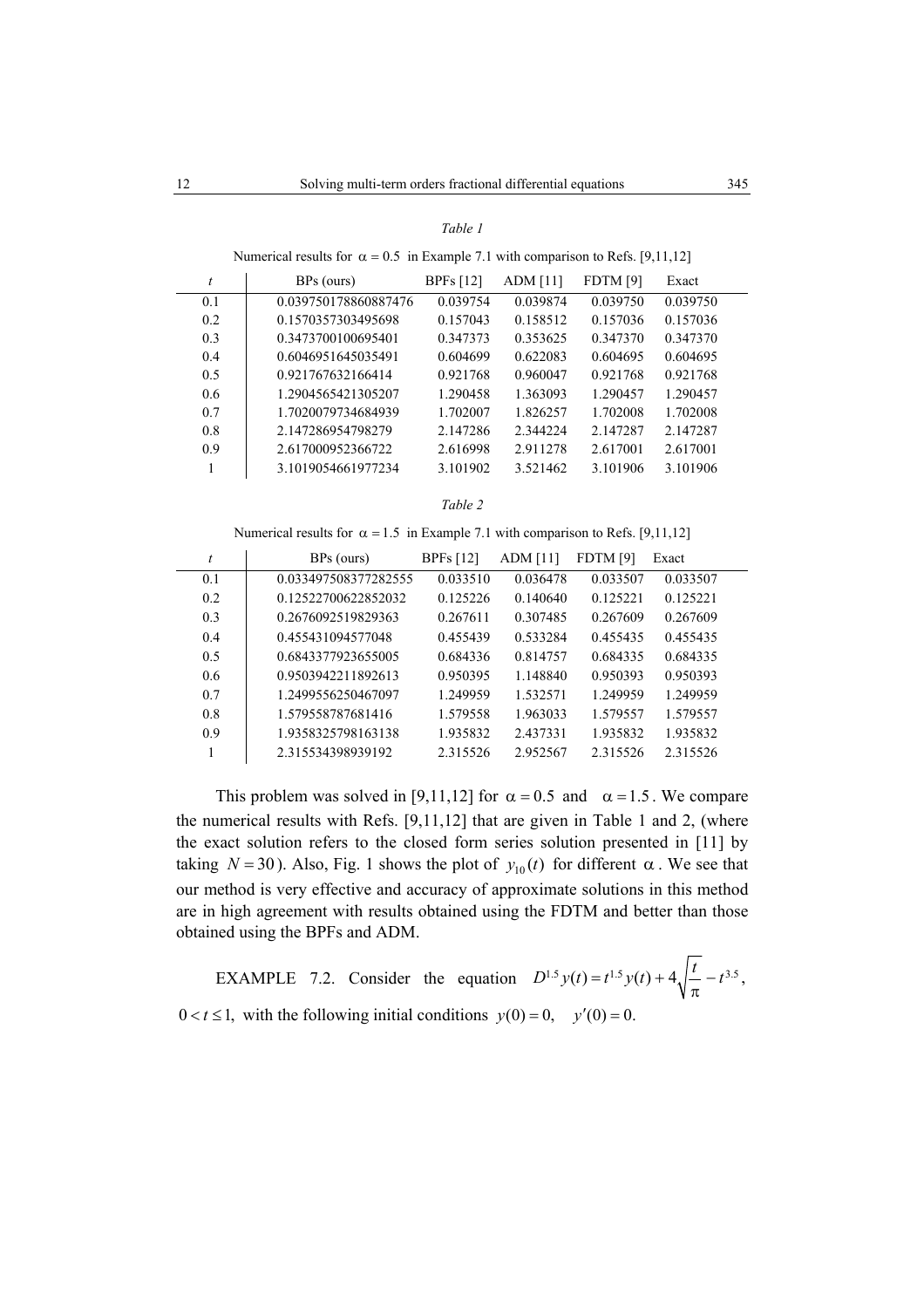

Fig. 2 – Plot of  $y_2(t)$ ,  $y_4(t)$  and  $y(t)$  for Example 7.2.

*Table 3* 

| Absolute error for different $m$ in Example 7.2 |  |
|-------------------------------------------------|--|
|-------------------------------------------------|--|

| m  | 0.1         | 0.3                    | 0.5                    | 0.7                   | 0.9                    |
|----|-------------|------------------------|------------------------|-----------------------|------------------------|
|    | 0.00175729  | 0.000303298            | 0.00129982             | 0.00123228            | 0.000100674            |
|    | 0.000100836 | 0.000122769            | 0.000183192            | 0.0000327544          | 0.000142422            |
| 10 | 0.00001264  | $1.58535\times10^{-6}$ | $9.04761\times10^{-6}$ | $6.1136\times10^{-6}$ | $8.63576\times10^{-6}$ |

We know that the exact solution is  $y(t) = t^2$ . The obtained results of BPs for  $m = 2, 4, 10$  are reported in Table 3 and are plotted in Fig. 2. We observe that our method is very effective.

EXAMPLE 7.3. We consider the following linear fractional differential equation  $2 D^2 y(t) - t^2 D^{1.5} y(t) - \sqrt{t} D^{0.5} y(t) - \sqrt[3]{t} y(t) = 6\sqrt{\pi t} - 8\sqrt{t^7} - \frac{16}{5} t^3 - \sqrt[3]{t^{10}} \sqrt{\pi},$ 

 $0 < t \le 1$ , subject to  $y(0) = 0$ ,  $y'(0) = 0$ . With the exact solution  $y(t) = \sqrt{\pi}t^3$ . Table 4 is reported the absolute errors for different values of *t* and Fig. 3 shows the absolute error for our method.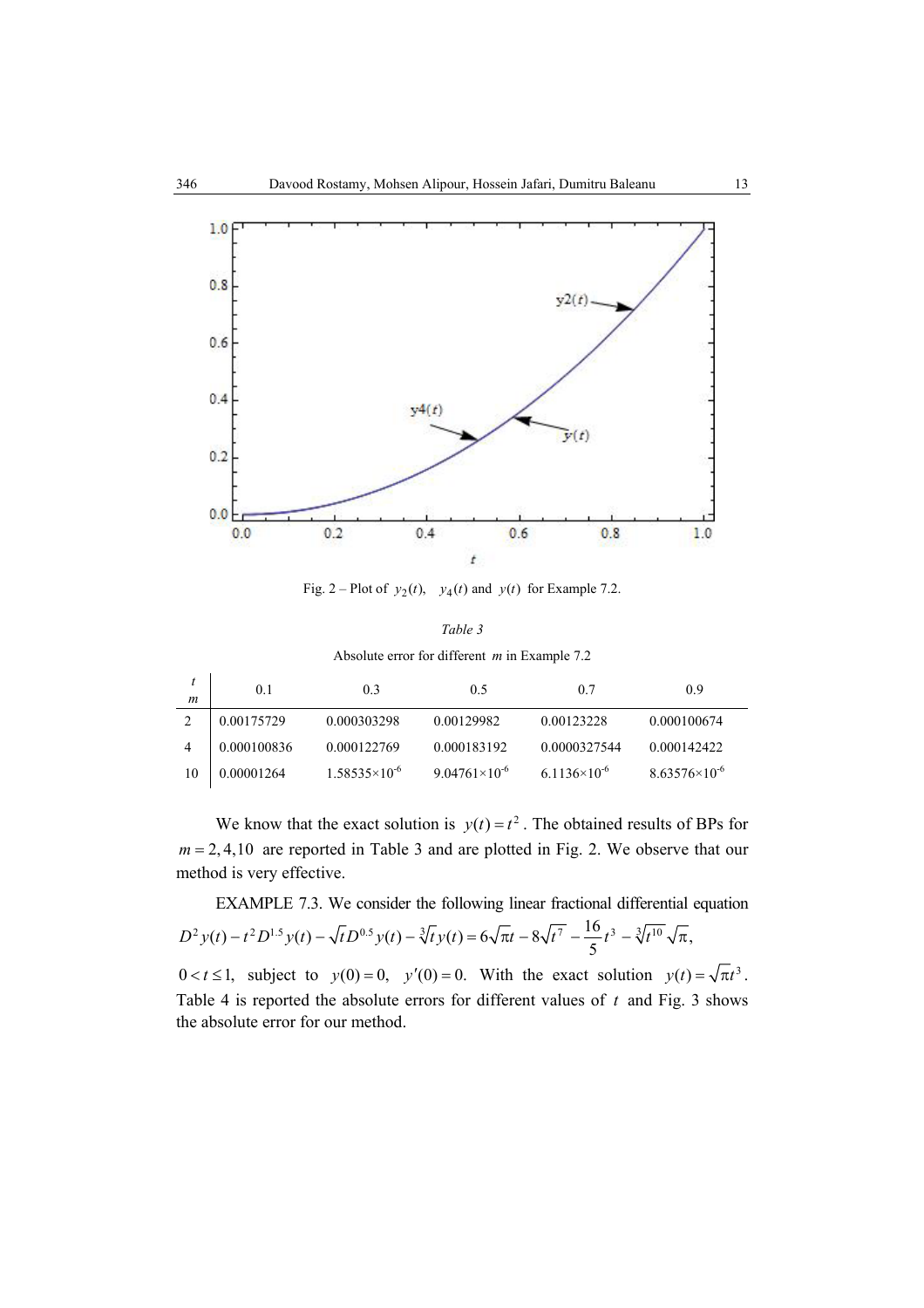

Fig.  $3$  – Plot of absolute error function for  $m = 10$  in Example 7.3.

# *Table 4*  Our results for  $m = 10$  in Example 7.3

|  | 0.5 |                                                                                                                                             |  |
|--|-----|---------------------------------------------------------------------------------------------------------------------------------------------|--|
|  |     | Absolute error 7.45873×10 <sup>-7</sup> 1.48329×10 <sup>-6</sup> 1.74701×10 <sup>-6</sup> 5.51155×10 <sup>-7</sup> 2.47276×10 <sup>-6</sup> |  |

EXAMPLE 7.4 [10]. Consider the equation  $aD^2 y(t) + b(t)D^{\alpha_2} y(t) + c(t)Dy(t) + e(t)D^{\alpha_1} y(t) + k(t) y(t) = f(t), \quad 0 < t \le 1,$  and  $(3-\alpha_2)$  $e^{2-\alpha}$   $-e^{(t)t}$   $-e^{2-\alpha}$   $+ k(t) \left(2 - \frac{t^2}{2} \right)$  $f(t) = -a - \frac{b(t)}{\Gamma(3-\alpha_2)}t^{2-\alpha_2} - c(t)t - \frac{e(t)}{\Gamma(3-\alpha_1)}t^{2-\alpha_1} + k(t)\left(2-\frac{t^2}{2}\right),$  with the initial conditions  $y(0) = 2$ ,  $y'(0) = 0$ .

We know that the exact solution is  $y(t) = 2 - \frac{t^2}{2}$ . For  $\alpha_1 = 0.5$ ,  $\alpha_2 = 1.5$ and  $a = 1$ ,  $b(t) = \sqrt[2]{t}$ ,  $c(t) = \sqrt[3]{t}$ ,  $e(t) = \sqrt[4]{t}$ ,  $k(t) = \sqrt[5]{t}$ , the obtained results of BPs are reported in Table 5 and are plotted in Fig 4. We observe that our solutions are in perfect agreement with the exact solutions.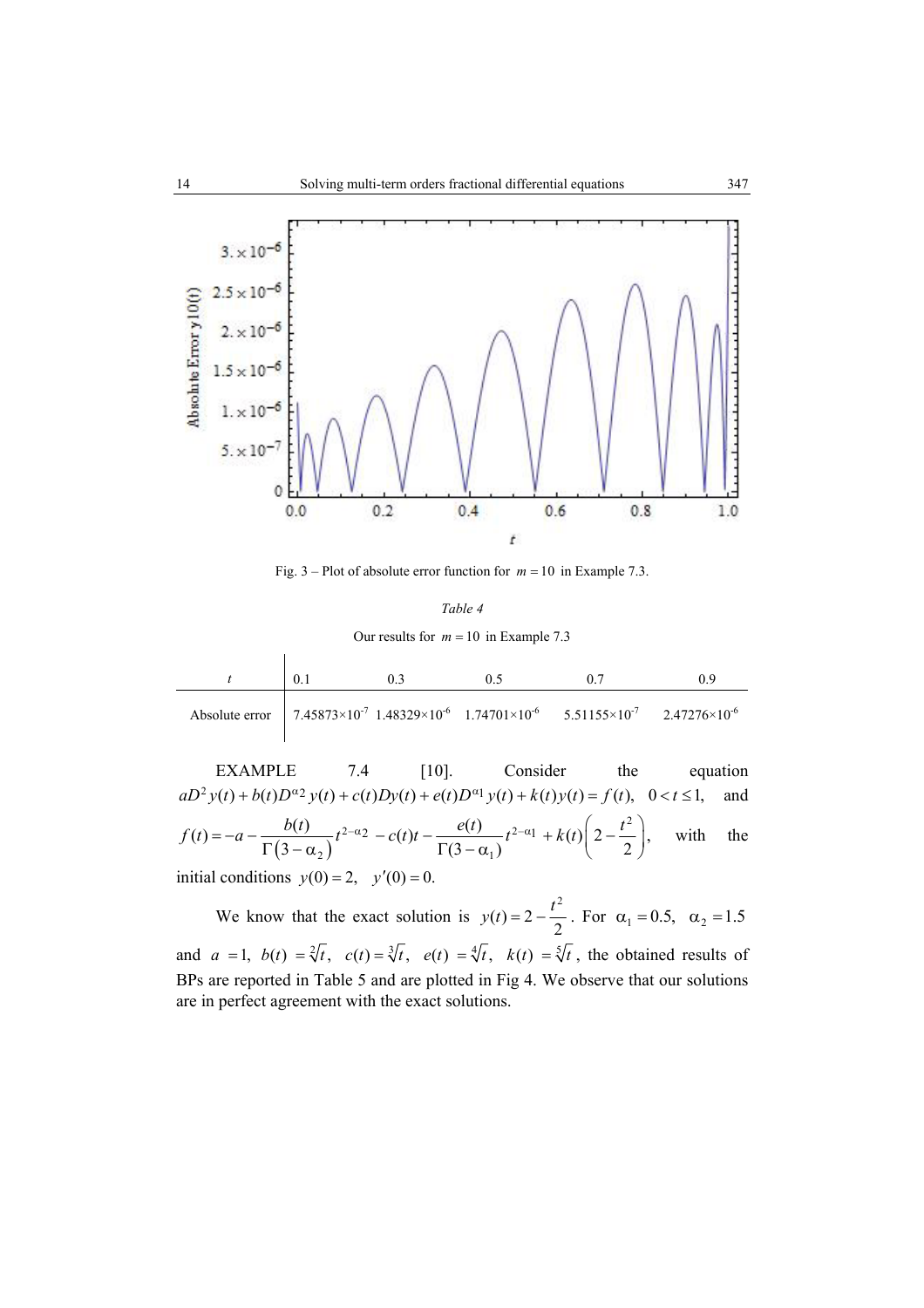

Fig. 4 – Plot of  $y(t)$  and  $y_{10}(t)$  in Example 7.4.

Our results for  $m = 10$  in Example 7.4

|  | 0.5 |                                                                                                                                             |  |
|--|-----|---------------------------------------------------------------------------------------------------------------------------------------------|--|
|  |     | Absolute error 1.59646×10 <sup>-6</sup> 7.08929×10 <sup>-7</sup> 3.65487×10 <sup>-6</sup> 5.19327×10 <sup>-8</sup> 8.59565×10 <sup>-7</sup> |  |

## **8. CONCLUSION**

In this paper, we proposed a numerical solution for the linear multi-term orders fractional differential equation by the operational matrices of BPs. We get operational matrices of the product and fractional integration. Then by using these matrices, we reduced the linear multi-term orders fractional differential equation to a system of algebraic equations that can be solved easily. Finally, numerical examples are simulated to demonstrate the high performance of proposed method. We see that the obtained results are in good agreement with the existing ones in open literature and it is shown that the technique introduced here is robust, accurate and easy to apply.

*Acknowledgements*. This work is partially supported by the Scientific and Technical Research Council of Turkey.